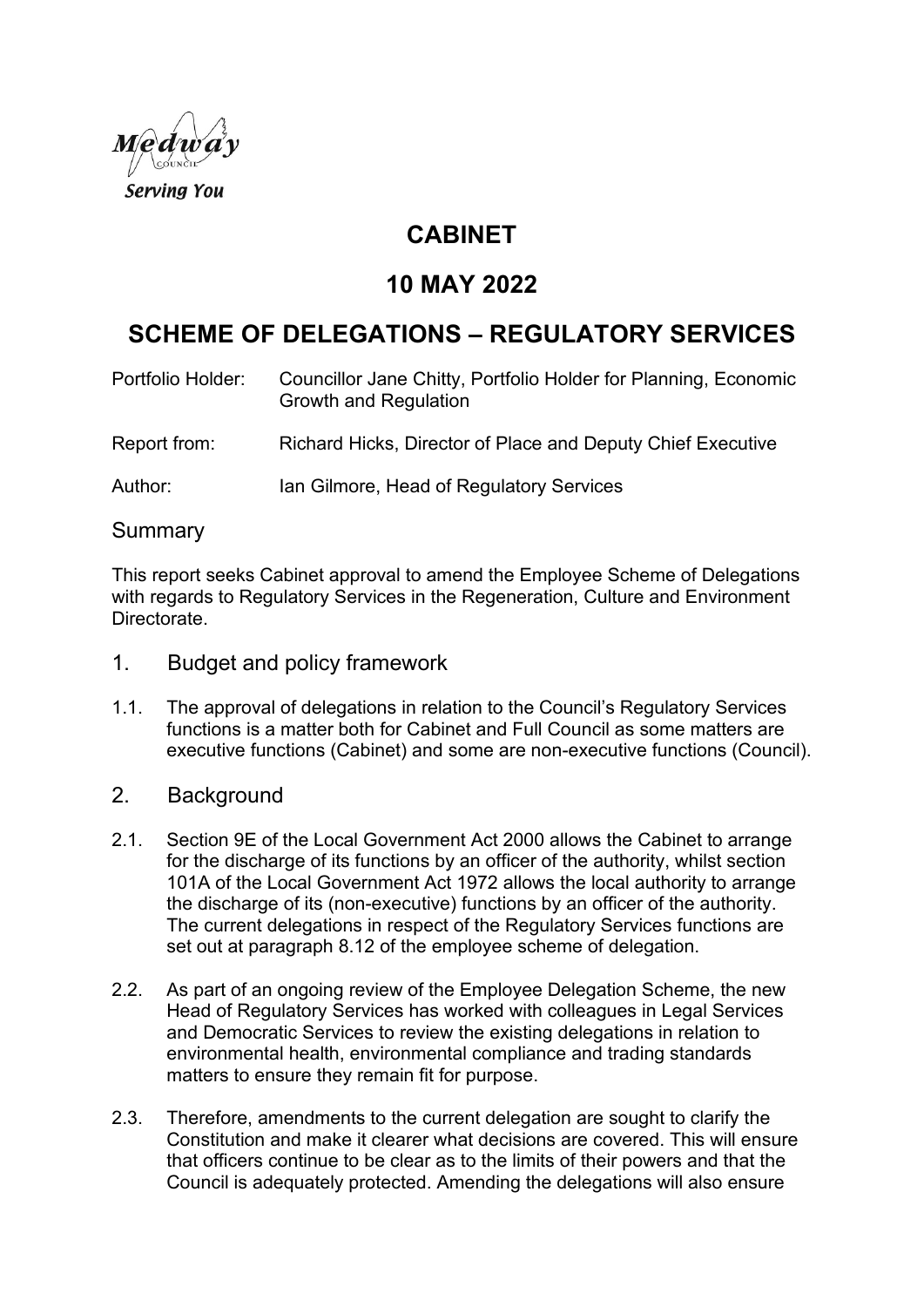that the Council is able to continue making decisions in these areas, some of which are statutory functions with tight deadlines.

- 2.4. The following executive additions to the existing delegations are recommended for approval by the Cabinet:
	- Waste enforcement
	- Market surveillance
- 2.5. The following non-executive additions to the existing delegations are set out below and the Cabinet are asked to recommend these to Full Council for approval:
	- Safety of sports grounds
	- Animal licensing
	- Second hand goods dealers, occasional sales and squat shops
- 2.6. These proposed additions are presented as tracked changes to the existing delegations at Appendix 1 to the report.
- 3. Options
- 3.1. Cabinet and Council are being asked to approve the amended delegations in the attached appendix, Members could choose not to amend the delegations, however this would lead to a risk that the constitution remained unclear and there could a legal challenge of the decisions.
- 3.2. Option 1 Cabinet agree to the amended delegations.
- 3.3. Option 2 Do nothing.
- 4. Advice and analysis
- 4.1. Option 1 is recommended as this will ensure that the Council can continue to exercise its statutory functions and will minimise the risk of any legal challenge to the validity of the decision.
- 4.2. Option 2 is not recommended as this will leave the Council at risk of a legal challenge to the validity of decisions.
- 5. Risk management
- 5.1. Risk management is an integral part of good governance. The Council has a responsibility to identify and manage threats and risks to achieve its strategic objectives and enhance the value of services it provides to the community.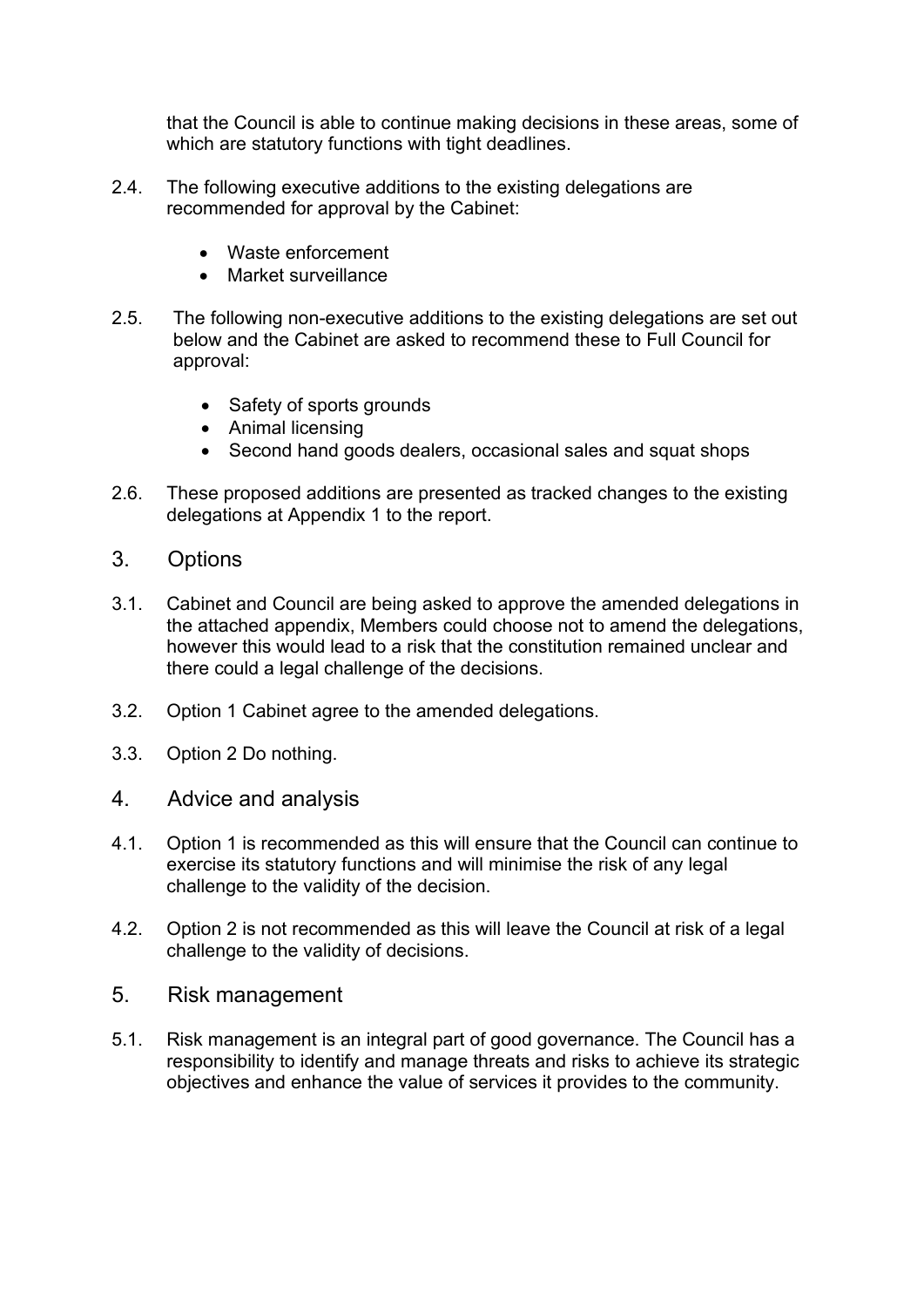| <b>Risk</b>                                   | Description                                                                                                                                                                                   | Action to avoid           | <b>Risk</b> |
|-----------------------------------------------|-----------------------------------------------------------------------------------------------------------------------------------------------------------------------------------------------|---------------------------|-------------|
|                                               |                                                                                                                                                                                               | or mitigate risk          | rating      |
| <b>Failure to</b><br>amend the<br>delegations | Leaving the delegations in<br>the current form will mean<br>that they continue to be<br>unclear leading to a potential<br>risk of challenge to the<br>validity of the Council's<br>decisions. | Amend the<br>delegations. | D1          |

#### 6. Financial implications

- 6.1. If the delegations are not amended there is a risk of challenge to the validity of the Council's decisions, which if successful would require the Council to pay costs.
- 7. Legal implications
- 7.1. Cabinet can arrange for the discharge of its functions under the Local Government Act 2000. Council can arrange for the discharge of its functions under the Local Government Act 1972. This is currently dealt with by way of delegations within the employee scheme of delegation contained in the Constitution.
- 7.2. Any decisions made without delegated authority will automatically be ultra vires and therefore unlawful. If the decision is challenged, then the Council will be unable to defend such a decision and will be liable to pay legal costs.
- 7.3. In order to minimise the risk of challenge to the use of any powers by the Council it is necessary to ensure that any adoption of powers and subsequent delegation to officers has a clear audit trail.
- 8. Recommendations
- 8.1. The Cabinet is recommended to delegate authority to the Director of Place and Deputy Chief Executive to exercise and to delegate to officers at an appropriate grade the executive functions set out in paragraph 2.4 of the report.
- 8.2. The Cabinet is asked to recommend to Full Council to delegate authority to the Director of Place and Deputy Chief Executive to exercise and to delegate to officers to officers at an appropriate grade the non-executive functions set out in paragraph 2.5 of the report.
- 9. Suggested reasons for decisions
- 9.1. The amendments to the delegations be made to reduce the risk of legal challenge to the exercise of the Council's functions.